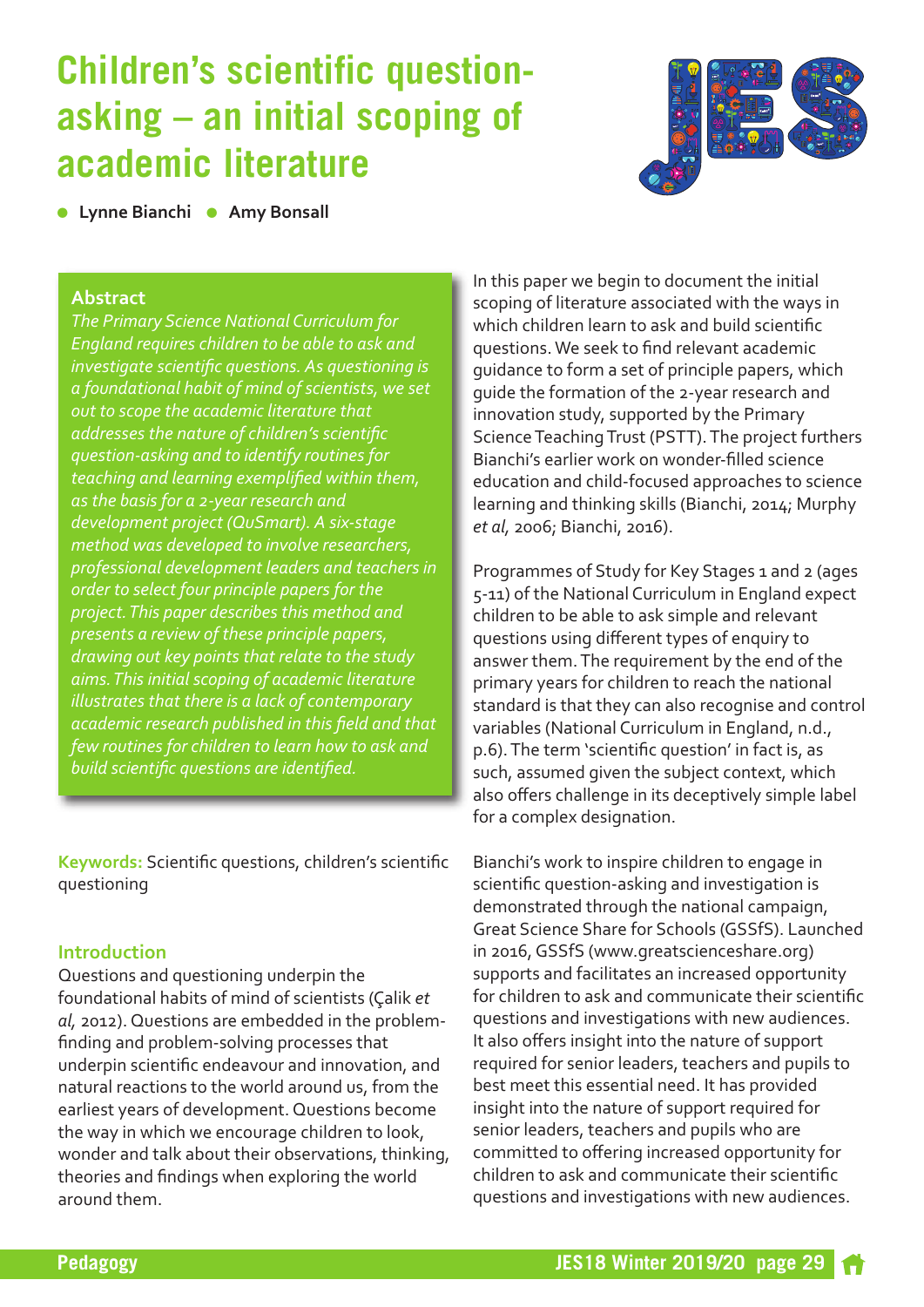The annual campaign responds to the evidence from the *State of the Nation Report ofUK Primary Science Education* (Leonardi *et al,* 2017), which identified that, in 47% of schools, child-led and child-designed investigations are undertaken only 'occasionally' or 'never' (Leonardi *et al,* 2017).The long-term implication of this is better understood through the concept of 'science capital', which Archer *et al* recognise results in limited STEM career aspirations of children (Archer *et al,* 2015; Godec *et al,* 2017).

A two-year study (named QuSmart) seeks to establish classroom practices and routines that better enable children to learn to ask and develop scientific questions.The research question asks whether routines in children's scientific questionasking can improve attainment and attitudes in working scientifically in the primary phase and, in doing so, we seek to identify concepts and possibilities of the phrase 'children's scientific questions' that exist within the current literature, from which to:

- $\Box$  develop understanding about the nature of children's scientific questions;
- $\Box$  identify routines for children to learn how to ask and build scientific questions; and
- $\Box$  improve teacher confidence to create learning opportunities and an environment where children ask and build their own scientific questions.

This paper explains the means by which four principle papers were arrived at, through a collaborative process of academic paper identification and sifting. It offers the reader insight into the landscape of practice in this field and, in doing so, guides the development of the innovation and intervention phase of the QuSmart project.

## **Methodology**

The methodology followed a 6-stage process, as defined in Figure 1. The search aimed to provide an initial scoping of the field, purposeful to highlight the range of existing research for the QuSmart project. Stage 1 included an initial search of academic paper abstracts. It was undertaken utilisingGoogle Scholar, using key search phrases over a 10-year timeframe (2009-2019).

**Table 1.** Key search phrases.

|  | <b>Key search phrases</b> |  |
|--|---------------------------|--|
|--|---------------------------|--|

What is a scientific question?

Children's questions

Children's questions in science

Teacher training in primary science (UK)

How do teachers use questions?

Questions + 'Reggio Emilia approach to learning'

In Stage 2, abstracts were sifted for relevance to the research question, with specific focus on questions in relation to the science curriculum in contemporary British schools. Stages 3-6 were created by the researchers to support the engagement of project designers and teachers in the literature scoping with a view to agreeing principle papers.

Stage 3: the papers were ranked using a Red, Amber, Green (RAG) system and coloured on an EXCEL spreadsheet accordingly.The ranking was conducted according to the aims of the project at the time and a star was allocated to a paper if it aligned with at least one of the QuSmart aims.

At the time, these were to:

- $\Box$  improve understanding about the nature of scientific questions;
- $\Box$  identify routines to engage children in asking scientific questions; and
- $\Box$  build teacher agency to create more opportunities for children to ask their own scientific questions.

As such, papers that had conducted research in a primary education setting, and in a science classroom setting, and papers that had either a taxonomy or classification of questions or questioning routines, were ranked more highly than papers without most of or any of these elements.

A range of people were involved in the literature scoping and review.Table 2 provides detail of the roles involved in the project and associated groupings.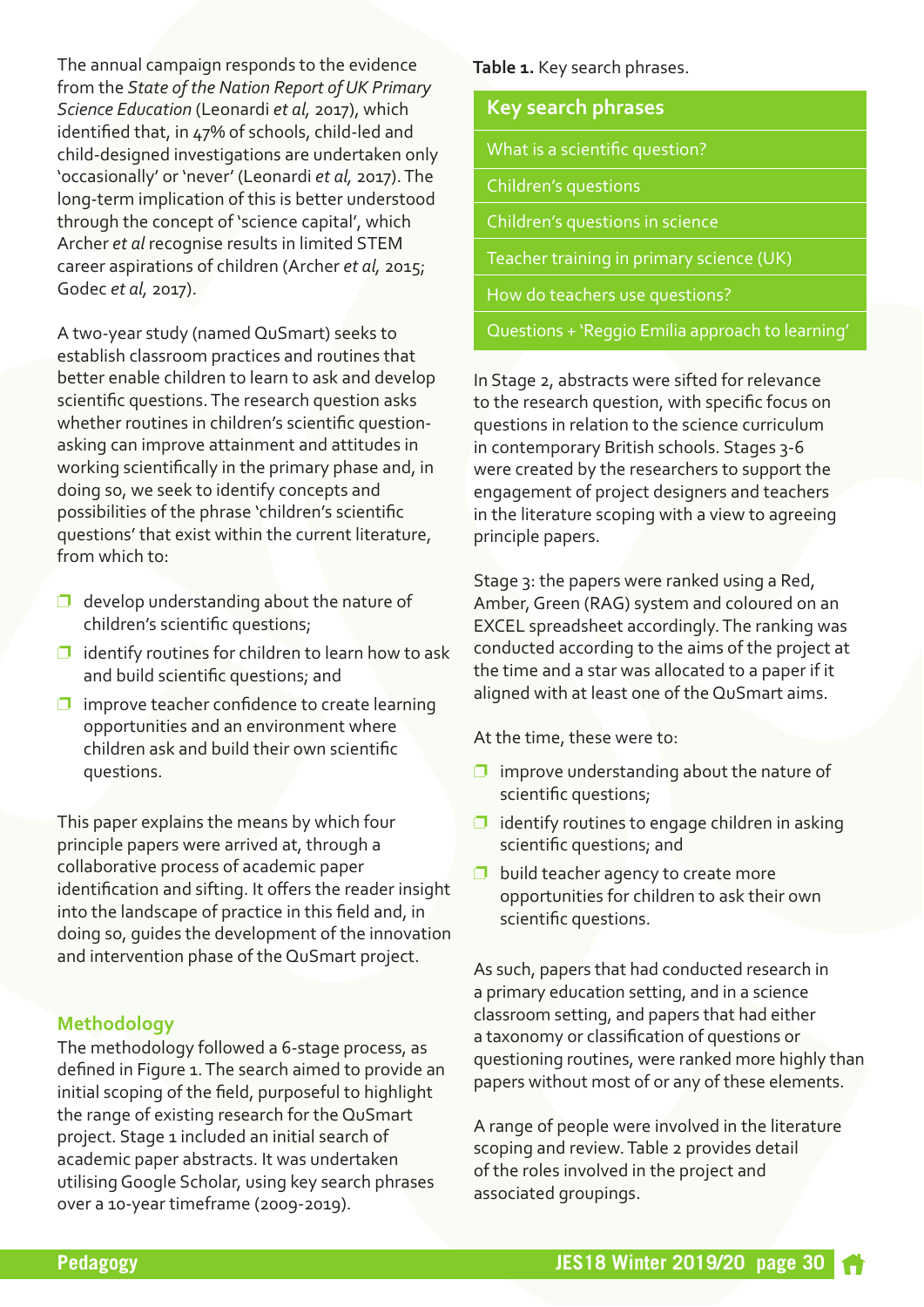**Table 2.** Roles involved in the project and associated groupings.

| <b>Role</b>                             | <b>Description</b>                                                                                                                                             |
|-----------------------------------------|----------------------------------------------------------------------------------------------------------------------------------------------------------------|
| <b>Research Director</b>                | Establishment and oversight of research process.                                                                                                               |
| <b>Research Associate</b>               | Research practitioner collaborating with the Director.<br>Undertaking literature searches and leading the research process.                                    |
| <b>Professional Development Leaders</b> | Experienced Professional Development Leaders involved in the<br>project design and professional learning experiences.                                          |
| <b>Lead Teachers</b>                    | Practicing Science Subject School Leaders recruited to the<br>project due to their experience and interest in curriculum<br>development and the project focus. |
| <b>Core Research Team</b>               | Research Director and Research Associate.                                                                                                                      |
| Wider Research Team                     | Research Associate, Research Director and 2 Professional<br>Development Leaders.                                                                               |
| <b>Extended Research Team</b>           | 3 Lead Teachers and the Wider Research Team. Each teacher<br>paired or 'buddied' with a member of Wider Research Team.                                         |

## **Figure 1.** Process of principle paper identification.

#### **Stage 1. Initial broad literature search**

- $\overline{O}$  Key search terms entered into GoogleScholar
- 

#### **Stage 2. Joint abstract sifting**

- 
- $O$  43 selected as 'highly relevant' by Research Associate
- $\bigcirc$  Selected abstracts shared with Research Director 20 key papers considered most relevant to the research question and aims. In the event 32 papers

#### **3. Individual read and rate**

- $\overline{O}$  The Research Associate, Research Director involved two Professional Development Leaders (Wider
- $\overline{O}$  Focus was to read all relevant papers and rank them in relevance to the project and aims

## **5. Co-review with LeadTeachers**

The Extended Project Team, involving teachers and the principle paper, reviewed their thinking together and shared their opinions/findings with the Extended ResearchTeam in a half-day research discussion meeting.The focus was to identify key messages/ learning and approaches to be taken forward into the innovation phase of the project

## **4. Priorisation and theming**

Wider Research Team discussed and agreed the features of the paper that linked to the aims of the project. The Wider Research Team brought to the discussion any 'other' documentation, e.g. chapters, resources, that they saw to be critical to the project 4 papers/documents debated and identified as 'Principle Papers', all others named as 'Core Papers'

**6. Innovation phase - co-development in practice in primary school classroom settings**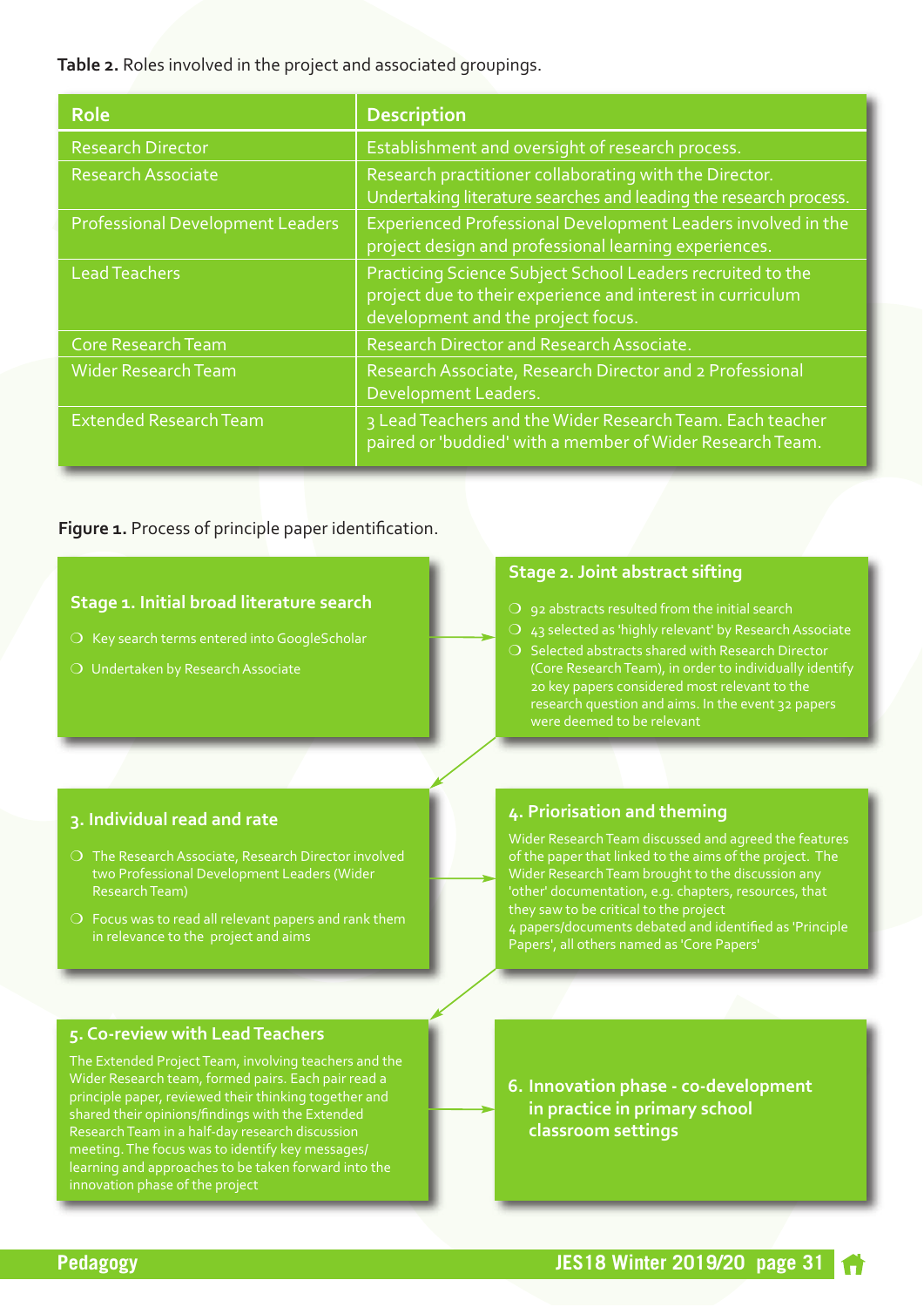# **Findings & discussion**

In this section, each principle paper is summarised and key points drawn out in response to the research aims of the study.

# p **Overview of principle paper 1:** *A Critical Examination of PISA'S Assessment on Scientific Literacy (***Kwok-Chi Lau, 2009)**

This paper was concerned with examining the following:

*'Despite Hong Kong's top rankings in PISA's assessment of scientific literacy, science teaching and learning in Hong Kong was found not to be conducive to the development of scientific inquiry abilities and underscoring the nature of science (NOS), two essential components of scientific literacy'* (Lau, 2009, p.1062).

The study usefully investigates the notions of *knowledge of science* and *scientific enquiry* and the importance that questions hold within that discourse (*ibid,* p.1073). In particular, there is a focus upon *identifying scientifically investigable questions,* which is a 'competency' assessed by PISA (*ibid,* p.1083). Here, the PISA explanation is as follows: *'scientific issues must lend themselves to answers based on scientific evidence'* (*ibid,* p.1083).

#### *Key point(s):*

The paper explores why this is problematic, but the discussion is useful here because it shows us the types of issues that are exposed when trying to pin down the notion of scientific questions. Indeed it states *'…instead of telling students that some questions, by nature, cannot be investigated by science, we should make them more aware of the inherent limitations of science in dealing with those questions'* (*ibid,* p.1084).

The paper concluded that there were considerable issues around *Knowledge about science* and *Knowledge of science,* and of relevance to our research were *'problems with the concept of "scientifically investigable questions" and "identifying research question of an investigation", raise questions about what the PISA's measure of scientific literacy actually means'* (*ibid,* p.1086).

## p **Overview of principle paper 2:** *Acquiring Scientific Skills (***Goldsworthy, 2000)**

The research is concerned with investigating what skills children require to 'deal with scientific evidence' and how teachers can help them to acquire those skills.The chapter defines 'scientific enquiry' as *'pattern-seeking, exploring, classifying and identifying, making things, fair testing and using and applying models'* (Goldsworthy, 2004, pps. 33-35), a definition that was arrived at following wide surveying of science teachers.

Goldsworthy suggests the use of floor books, the 'if…then…' game and starter sentences as a way of encouraging children's use of scientific vocabulary, all of which lend themselves to adaptation into a routine of some kind (*ibid,* pps. 43-44).

#### *Key point:*

In her conclusion, Goldsworthy reframes a question posed by a child, which makes the question a more useful scientific question.

p **Overview of principle paper 3:** *An Analysis of Question Asking on ScientificTexts Explaining Natural Phenomena (***Jorge Costa, Helena Caldeira, Juan R.Gallastegui & Jose Otero, 2000)**

This paper was investigating the following two key questions:

- 1. What kind of questions are asked by students of different grade levels who read science paragraphs dealing with natural phenomena?
- 2. How do type of task and grade level influence the number and quality of questions? (Costa *et al,* 2000, p.605).

*'Question-asking is known to have positive effects on comprehension'* (*ibid,* p.603).The focus of the research was 'finding out what kind of questions are asked by students who read these texts and, secondly, how task demand influences quantity and quality of formulated questions'.The ages of the 289 children involved were similar to the UK upper Key Stage 1 and lower Key Stage 2 (ages 7-9).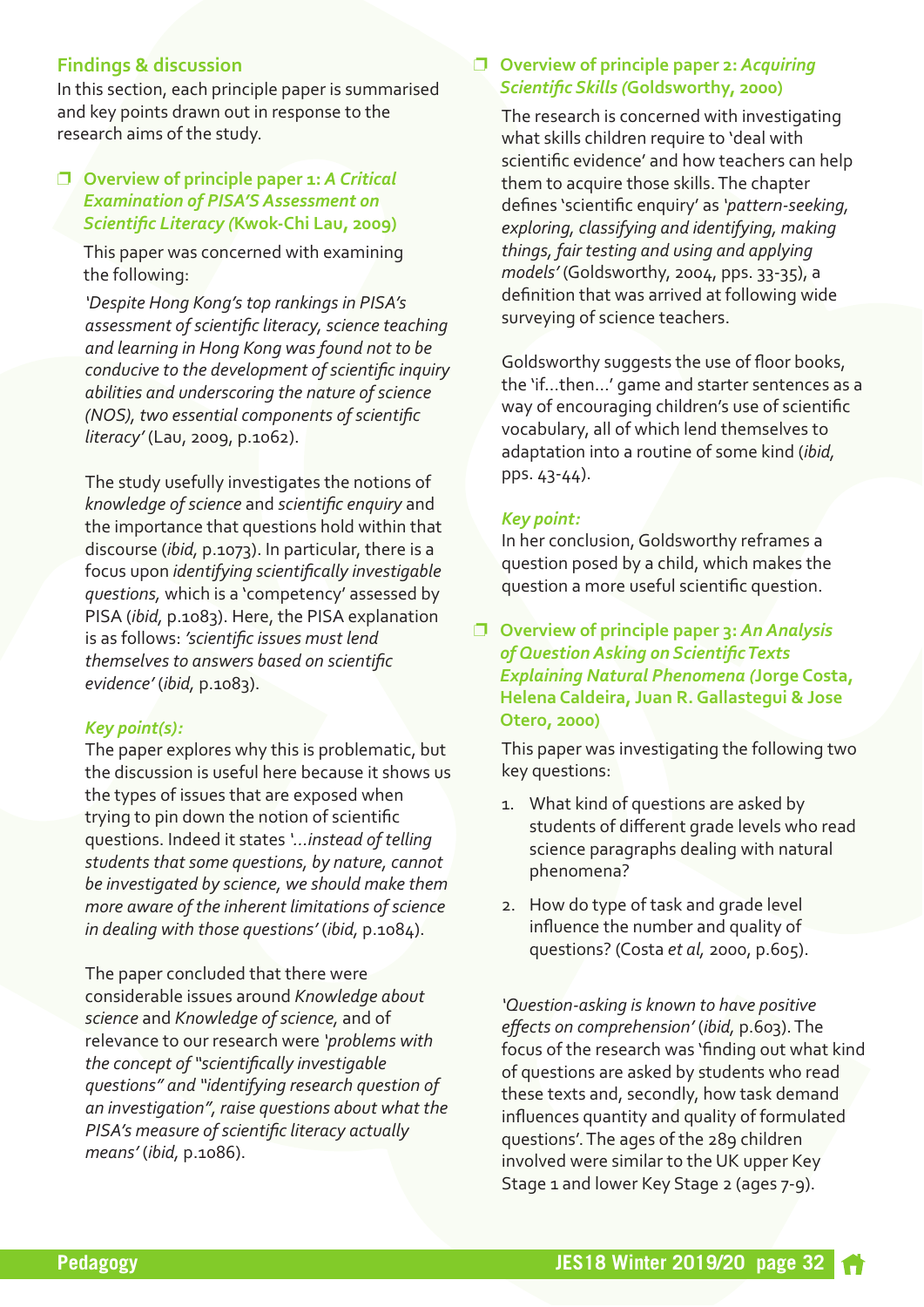#### The authors state that:

*'Asking questions may not be an easy task for all students.Generating a knowledge deficit question is* a *process comprising three distinct stages: anomaly detection, question articulation, and social editing (Graesser, Person & Huber, 1992). There are influential variablesthat operate on any of these three stages, which may prevent the generation of knowledge deficit questions. First, there are influences arising from cognitive and metacognitive variables. Shallow information processing…may limit anomaly detection – the first stage in the generation of knowledge deficit questions…'* (Costa *et al,* 2000, p.603).

They also stress that *'students ask fewer questions in the classroom environment and, in addition, the frequently-asked questions have low cognitive level (Dilon, 1988; Pedrosa de Jesus & Maskill, 1990)'* (Costa *et al,* 2000, p.604).

## *Key point(s):*

There were both positive and negative results, but the data gathered show that overall the *'students are capable of asking many questions when given the opportunity to do so'* (*ibid,* p.610) and, also, that students in the class condition of the research were able to ask more than three questions on average, but the questions were of varying quality. A useful finding was that *'limited questioning in regularscience classes may not be caused by incapability to detect anomalies, but probably because of an environment hardly suitable for questioning as a mechanism for comprehension regulation'* (*ibid,* p.610).

# p **Overview of principle paper 4:** *The Place of Children's Questions in Primary Science Education (***Fred Biddulph, David Symmington & Rodger Osborne, 1986)**

This paper provides a rich context to the scholarship available, at the time, which was concerned with children asking questions in the classroom and how those questions related to primary science, specifically the ability of children to ask good questions (Biddulph *et al,* 1986, p.78).

The paper then discusses some of the reactions of teachers: for example, reservations towards their ability to effectively run the model because of their own lack of expertise in science, or a lack of available equipment.The authors attempted to address some of the issues faced by teachers by creating a set of guide booklets, one of them a Handbook, which is *'an introduction to the use of children's questions as a basisfor investigations into primary science'* (*ibid,* p.84).

## *Key point:*

In the conclusion, they state that *'In our view there is considerable value, to both children and teachers, in encouraging children to ask genuine questions during studies in science, and to have them find answersto these questions'* (*ibid,* p.86).

From this initial scoping, we adopt the PISA (2015) definition of the term 'scientific literacy', to reflect the ultimate reason for why children should develop the skills of scientific question-asking and building. PISA stated that:

*'Scientific literacy is defined asthe ability to understand the characteristics ofscience and the significance ofscience in our modern world, to apply scientific knowledge, identify issues, describe scientific phenomena, draw conclusions based on evidence, and the willingnessto reflect on and engage with scientific ideas* and *subjects.* One aspect *is that students understand the significance ofscience and technology in their daily lives.They should be able to apply a scientific approach to assessing scientific data and information in order to make evidence-based decisions'* (PISA: Scientific Literacy, n.d.).

Of the four papers, only two are concerned specifically with primary science –Goldsworthy (2000) and Biddulph, Symmington & Osborne (1986).We recognise that, although these papers offer specific value to the area of study, neither talk explicitly about how teachers can teach children to build *their own* scientific questions.The other two papers – Kwok-Chi Lau (2009) and Caldeira, Gallastegui & Otero (2000) – are valuable in the way in which they offer understanding of the international landscape of how science education manifests and is analysed, and the positioning of children's scientific questioning within it.

We acknowledge, and embrace, the fact that the papers may not be viewed as contemporary, as would be otherwise expected in a scoping of this kind.This reflects the lack of published academic research in this specific field, providing inspiration to support the relevance of the study as a whole.